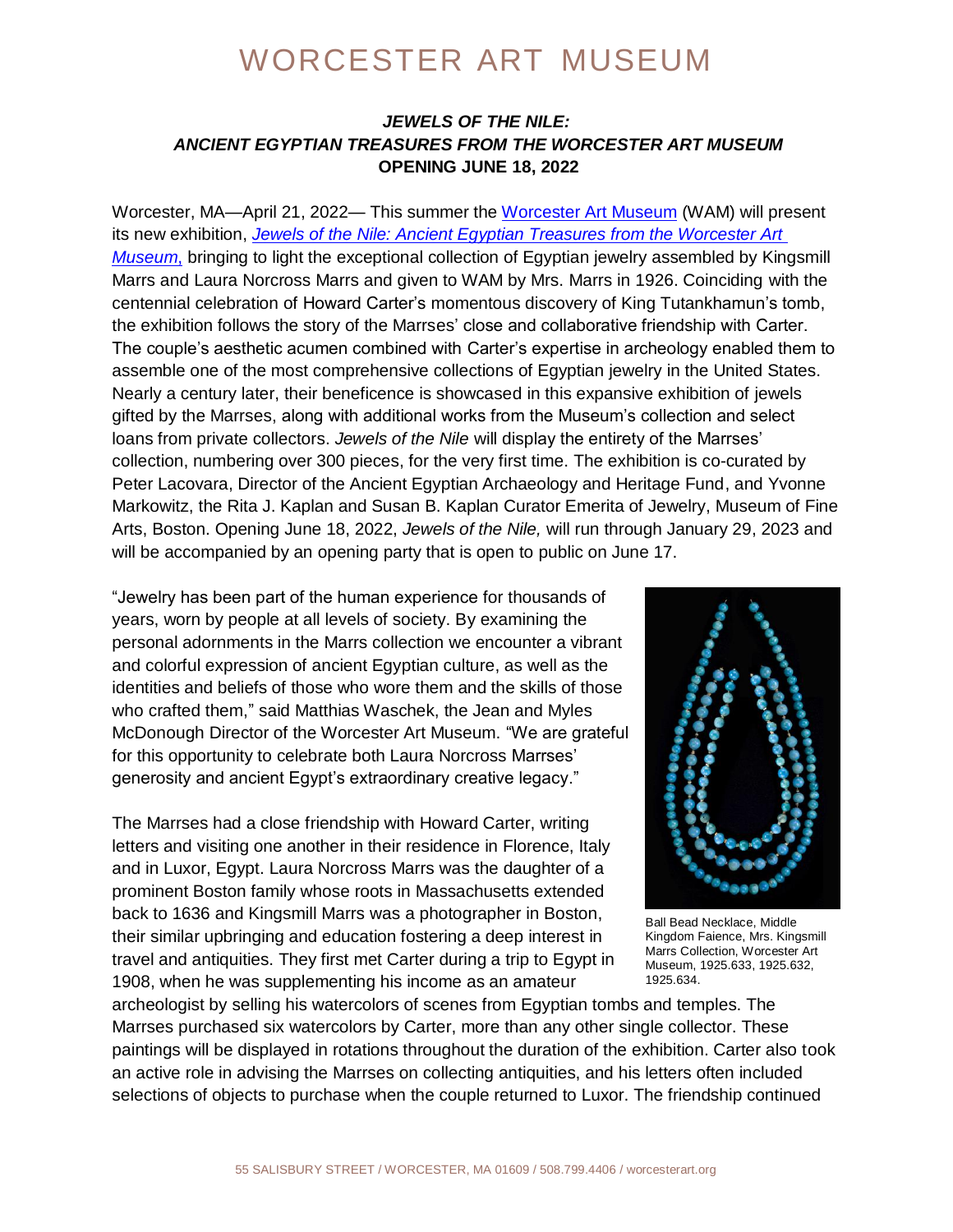through Carter's career and his most famous discovery of the Tomb of Tutankhamun in 1922.

The Worcester Art Museum was particularly fortunate in receiving a vast number of gifts from the Marrses including more than 1400 prints and drawings, in addition to the Marrses' Egyptian collection. The bulk of the Marrs Egyptian collection consists of necklaces, finger rings, bracelets, anklets, and a wide array of amulets. They also acquired, undoubtedly with Carter's guidance, unique pieces of sculpture such as a head of Amenhotep III (1390–1352 BCE) and an obsidian fist from a composite statue of the same king. The collection covers a span of nearly two thousand years from the Old Kingdom (ca. 2543-2118 BCE) to the Roman Period (ca. 30 BC–AD 395) and showcases the legendary craftsmanship of Egyptian jewelers, who were master metalsmiths and stone carvers.

## **Exhibition Sections**

Through the story of the Marrses and Howard Carter, the exhibition explores the materials and techniques used in the creation of personal adornments in ancient Egypt, the evolution of style over centuries and millennia, and how the early twentieth-century phenomenon of Egyptomania sparked a revival of interest in this style of jewelry, coinciding with archaeological exploration in the region. Each section of the show examines jewelry's presence in society and its ability to reflect the values of the people who wore it, the technologies available to produce it, and the trade that it fostered.



Gold Ring of Sekhmet, Gold, New Kingdom, gold, Mrs. Kingsmill Marrs Collection, Worcester Art Museum, 1926.97

**Amulets** were believed to have the ability to protect, heal, or ensure the well-being of the wearer. These were some of the earliest ornaments worn on the body and at all levels of society; they were the essential building blocks of ancient Egyptian adornment. For example, *wedja*t, or sacred eyes, often made out of faience, represented the healed eye of the god Horus and was believed to provide protective powers. Several *wedjat* are included in the exhibition.

The next section, **The Sacred Beetle,** examines the role of the scarab in Egyptian culture. Believed to be imbued with magical, talismanic properties, three-dimensional representations of scarab beetles were made in vast numbers in ancient Egypt, offering renewed life and protection to both the living and the dead. Their power lay not only in their beetle form but in the magical inscriptions, emblems, and pictorial images that were often added to their bases. The Marrs collection has 75 scarabs, of which 57 are included in the exhibition.

**Crafting Ancient Egyptian Jewelry: The Materials** examines the unique stones and metals ancient Egyptian jewelers used from both local and imported sources. Egypt's jewelers also excelled in creating ornaments composed of man-made substances such as glazed faience (a quartz-based ceramic). Today, manufactured substances are often regarded as inexpensive substitutes for more precious options—whereas in antiquity, they were seen as having other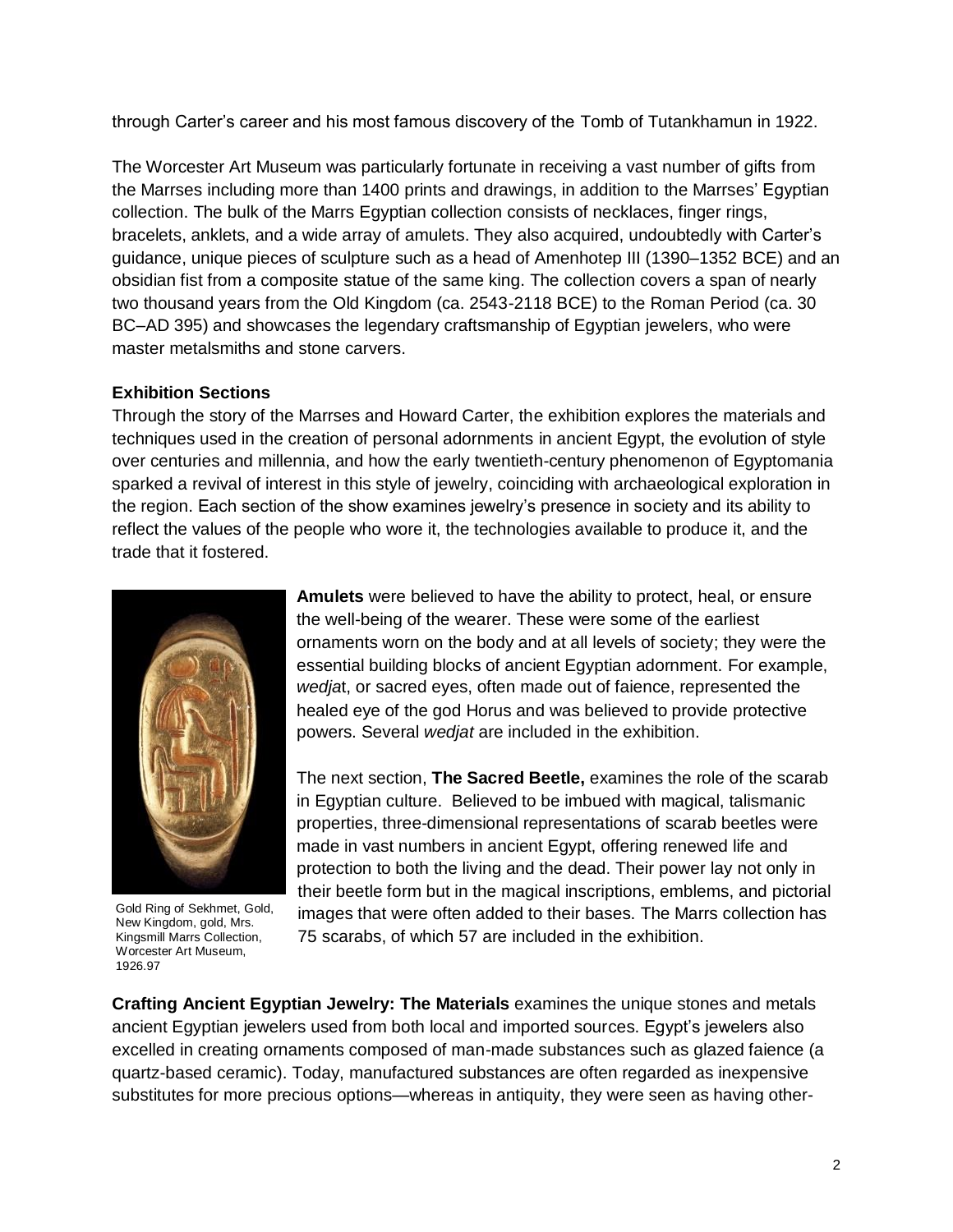worldly, magical properties. The exhibition includes hundreds of examples of both natural and man-made materials across an array of styles.

**Crafting Ancient Egyptian Jewelry: The Technologies** Egypt's jewelry industry also relied heavily on the skills of lapidary artists who were trained to work with a wide range of stones, including soft minerals such as talc and relatively hard, semi-precious gems such as amethyst, carnelian, turquoise, and lapis lazuli. This section includes an array of examples demonstrating how these different techniques were applied. For example, the lapis lazuli *djed,* a pillar-shaped amulet with horizontal bars at the top symbolizing stability and endurance, was fabricated from a mineral mined in ancient Afghanistan.



Blue Glazed Steatite Scarb, scarab New Kingdom; gold mount modern, Mrs. Kingsmill Marrs Collection, Worcester Art Museum, 1926.86

**Re-Imagining the Past: Egypt and its Revivals** is comprised of several significant loans from Tiffany and Co., as well as items acquired by the Marrses. For centuries, the West has been attracted to the lands of the East and the cultures of the ancient world. Interest in Egypt's material culture was at its height in Europe and the United States during the 19th century and early decades of the 20th centuries. However, it reached a feverish pitch following Howard Carter's (1874-1939) discovery of the tomb of King Tutankhamun in 1922. The marvelous goods found in the boy-king's burial created a craze for all things Egyptian that was dubbed "Egyptomania" in the popular press. Western jewelers also created adornments designed around small Egyptian artifacts, especially scarabs and amulets. The Marrses acquired a number of these ornaments, many set in rings for the finger and lapel and scarf pins worn by men and women.

**The History of Egyptian Jewelry** examines how the fashions in Egyptian jewelry changed through many centuries and comprises the final section of the exhibition, tracing changes in styles of personal adornment over three thousand years, from before the construction of the first pyramids to the rule of the Roman emperors. In addition, masterworks from the Worcester Art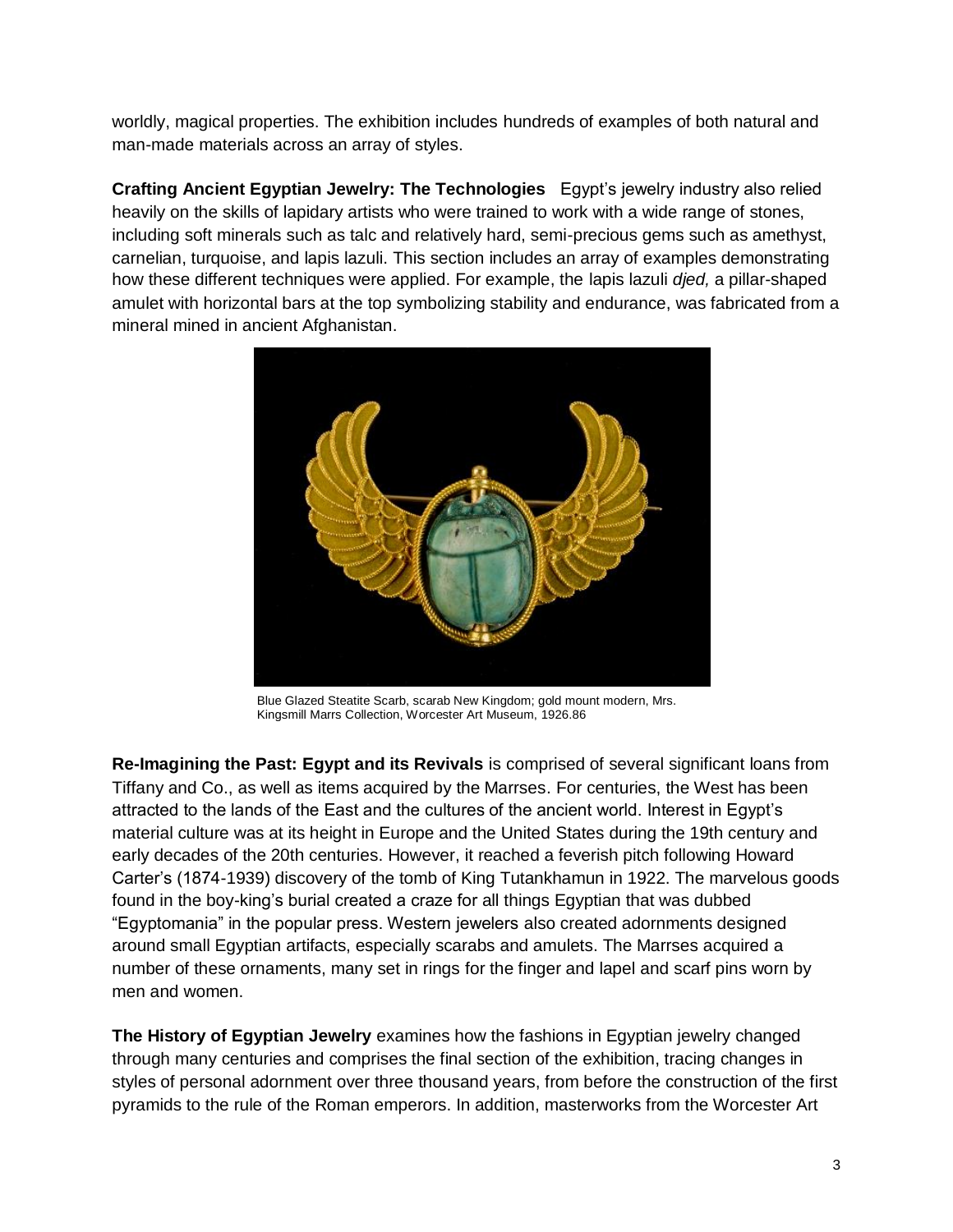Museum's permanent collection will contribute to a chronological framework to guide the viewer through the collection.

The exhibition concludes with a **Discovery Area**, an exploratory section that will allow visitors of all ages to virtually try on the jewels in the exhibition as well as smell the rare and luxurious scents the ancient Egyptians used in creating their perfumes and lotions, which were prized throughout the ancient world. Family guides, tactile pieces, and reading materials will further encourage guests to tap into the creative heritage of ancient Egypt.

"The quality and importance of the material that Laura and Kingsmill Marrs collected is exceptional," said Peter *Lacovara (Director of the Ancient Egyptian Archaeology and Heritage Fund)* "There are few Egyptian collections that can rival the scope and importance of what the Marrses assembled, with the help of Howard Carter. This exhibition is an opportunity both to demonstrate the amazing artistic prowess of the ancient Egyptians in working with a range of materials, as well as revealing the richness and importance of this largely unseen part of the Worcester Art Museum's Egyptian collection."

"The ancient Egyptians created ornaments of outstanding quality and timeless appeal," said Yvonne Markowitz *the Rita J. Kaplan and Susan B. Kaplan Curator Emerita of Jewelry, Museum of Fine Arts, Boston.* "With this exhibition, we are providing an opportunity for the modern viewer to be a voyeur into the lives of an ancient people through some of their most personal objects, and to witness their enduring impact on our understanding of beauty several millennia later."

The exhibition is accompanied by an illustrated book, produced by the Worcester Art Museum, which brings to light these ancient treasures using the letters of the Marrses and Howard Carter and exquisite photographs of the Marrs collection. The catalog is written by the curators Peter Lacovara, Director of the Ancient Egyptian Archaeology and Heritage Fund, and Yvonne Markowitz, the Rita J. Kaplan and Susan B. Kaplan Curator Emerita of Jewelry, Museum of Fine Arts, Boston, with contributions by Paula Artal-Isbrand, Worcester Art Museum Objects Conservator; Erin R Mysak, Conservation Scientist; and Richard Newman, Head of Scientific Research, MFA Boston. This book is edited by Sue D'Auria*.*

*Jewels of the Nile is organized by the Worcester Art Museum and is made possible through the generous support from Dr. Sohail Masood, his wife Mona Masood, and their children Laila Masood and Omar Masood. It is also funded in part by the Fletcher Foundation and Rita J. and Stanley H. Kaplan Family Foundation Inc. Additional support is provided by Sandy Hubbard and Thomas J. Logan. Related programming is supported by the Schwartz Charitable Foundation. Media partners are WGBH/WCRB and The Boston Globe.*

## **About the Worcester Art Museum**

The Worcester Art Museum creates transformative programs and exhibitions, drawing on its exceptional collection of art. Dating from 3,000 BCE to the present, these works provide the foundation for a focus on audience engagement, connecting visitors of all ages and abilities with inspiring art and demonstrating its enduring relevance to daily life. Creative initiatives